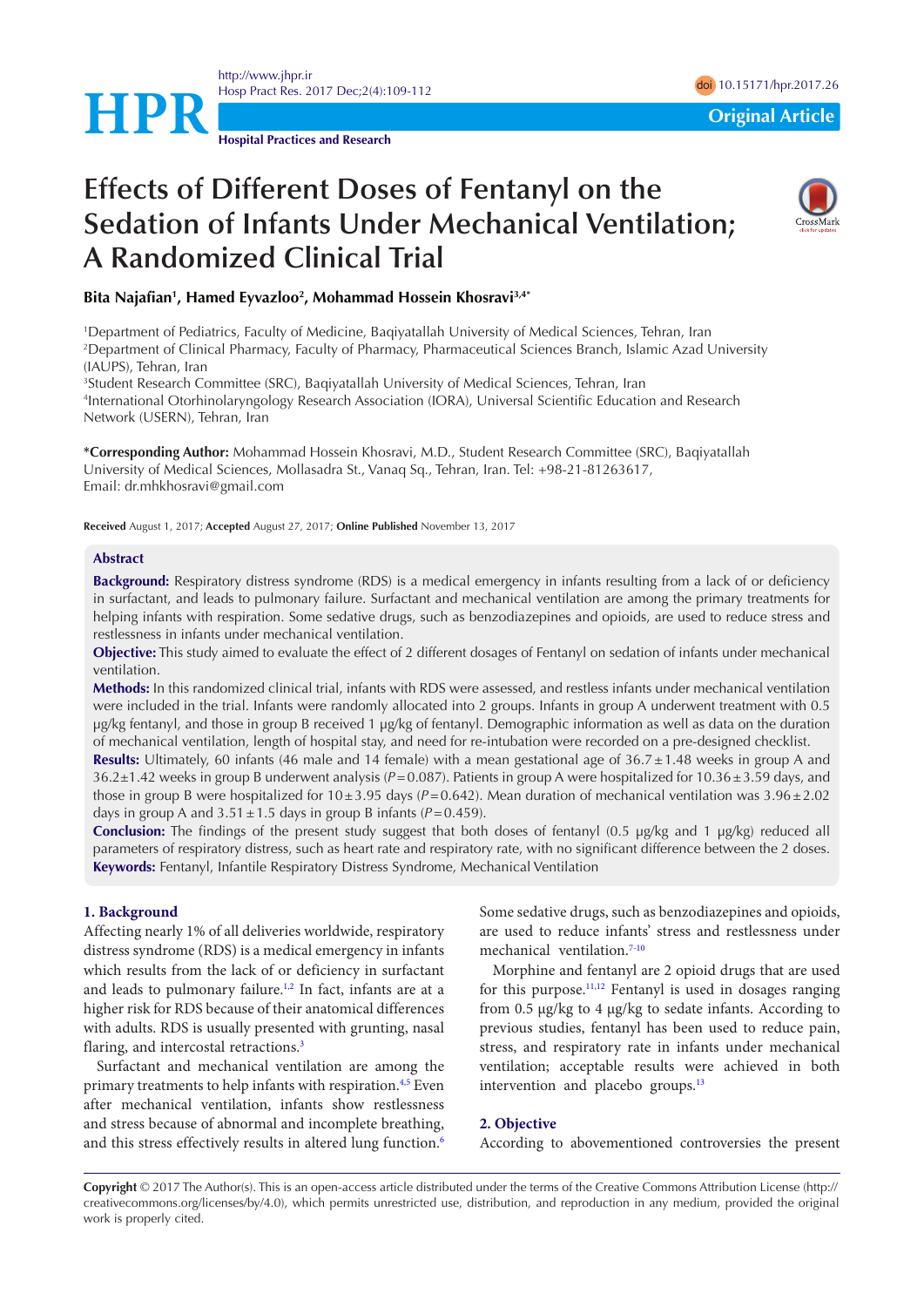study evaluated the effects of 2 different dosages of fentanyl on the sedation of infants under mechanical ventilation.

## **3. Methods**

This randomized clinical trial was conducted between July 2016 and March 2017 at Najmiyeh University Hospital, Tehran, Iran. [Figure](#page-1-0) 1 shows a flowchart of the trial. Infants with a confirmed diagnosis of RDS based on chest radiography and physical examination by a single neonatologist were assessed for eligibility using simple random sampling method. Restless infants who were under mechanical ventilation were included in the trial. Infants with weights less than 2.5 kg or more than 4 kg as well as those with congenital heart disease, brain anomalies, or metabolic or chromosomal syndromes were excluded from the study.

After explaining the study process to parents and obtaining informed consent for participation, the infants were randomly allocated to 2 groups using the random number table. The first group (A) underwent treatment with fentanyl 0.5 μg/kg, and the second group (B) received 1 μg/kg of fentanyl. Demographic information and data on gestational age, birth weight, and method of delivery were recorded. Duration of mechanical ventilation, length of hospital stay, need for re-intubation, arterial oxygen pressure, and complications such as pneumothorax and hyporeflexia were recorded on a pre-designed checklist.

Data was analyzed using the Statistical Package for Social Sciences (SPSS) for Windows (version 21, IBM Corp., Armonk, NY). Sample size was calculated using "N=  $2(Z \ 1-\alpha + Z \ 1-\beta) \ 2 * P(1-P)/(P0-P1) \ 2"$  formula.

Normally distributed variables (approved by the 1-sample Kolmogorov-Smirnov test) were compared between groups using the independent sample *t* test. The chi-square test was used to compare categorical variables in the 2 groups. Mean and standard deviation (SD) were used to describe categorical variables.

### **4. Results**

Ultimately, 60 infants (46 male and 14 female) with a mean gestational age of  $36.7 \pm 1.48$  weeks in group A (0.5  $\mu$ g/kg) fentanyl) and  $36.2 \pm 1.42$  weeks in group B (1 µg/kg fentanyl) were analyzed  $(P=0.087)$ . Of all study infants, 8 (13.3%) were natural vaginal deliveries, and 52 (86.7%) infants were delivered by cesarean section. [Table 1](#page-2-0) shows the pregnancyrelated complications observed in the study individuals. There were no cases of addiction, chorioamnionitis, or decollement. RDS was the most prevalent (83.3%) cause of hospitalization followed by pneumonia (5%), meconium aspiration (3.3%), and asphyxia (1.7%). Mean birth weight was  $2.85\pm0.5$  kg in group A and  $2.84\pm0.61$  in group B infants  $(P=0.940)$ . During the study, 57 (95%) infants needed surfactant, 6 (10%) received phenobarbital, and 2 (3.3%) received phenobarbital. N-acetyl cysteine was not prescribed for any of the infants.

For all study individuals, mean duration of hospitalization was  $10.18 \pm 3.74$  days. Patients in group A and B were hospitalized for  $10.36 \pm 3.59$  days and  $10 \pm 3.95$  days, respectively (*P*=0.642). Infants underwent mechanical ventilation for an average of  $3.74 \pm 1.78$  days. Mean duration of mechanical ventilation was  $3.96 \pm 2.02$  days

<span id="page-1-0"></span>

**Figure 1. Study Flowchart.**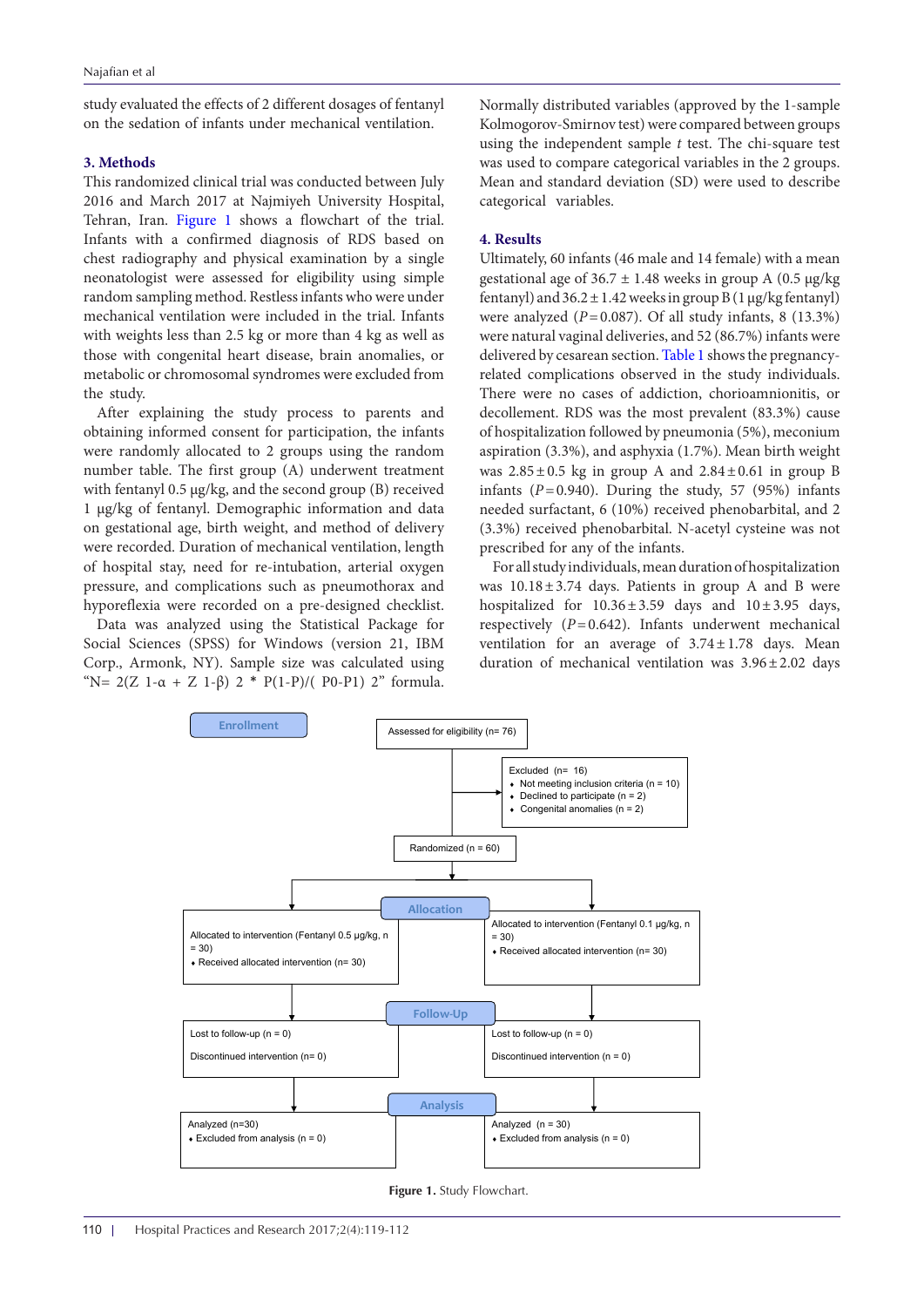<span id="page-2-0"></span>**Table 1.** Pregnancy-Related Complications in Study Individuals

| Complication                | <b>Group A</b><br>$(n = 30)$ | Group B<br>$(n = 30)$ | P Value |
|-----------------------------|------------------------------|-----------------------|---------|
| <b>Gestational diabetes</b> |                              |                       | 0.071   |
| Hypertension                | $\mathcal{P}$                |                       | 0.554   |
| <b>PROM</b>                 | $\Omega$                     |                       | 0.313   |
| Thick meconium              |                              |                       | 0.998   |

<span id="page-2-1"></span>**Table 2.** Need for Additional Dose During Trial in Detail

| Complication | Group A<br>$(n = 30)$ | Group B<br>$(n = 30)$ | P Value |
|--------------|-----------------------|-----------------------|---------|
| First day    | 24                    |                       | 0.001   |
| Second day   | 22                    | 11                    | 0.004   |
| Third day    | 12                    | $\overline{A}$        | 0.02    |
| Fourth day   | 4                     | 5                     | 0.718   |

<span id="page-2-2"></span>**Table 3.** Respiratory Rate, Heart Rate, Need for Mechanical Ventilation, Oxygen Dependency, Mean Arterial Oxygen Pressure, and Mean Arterial CO2 Pressure in Study Groups

| Variable             | <b>Group A</b><br>$(n = 30)$ | <b>Group B</b><br>$(n = 30)$ | P Value |
|----------------------|------------------------------|------------------------------|---------|
| Respiratory rate     |                              |                              |         |
| <b>Before</b>        | $73.9.94 + 33$               | $6.25 + 67.83$               | 0.022   |
| After                | $58.33 + 11.47$              | $52.83 + 11.11$              | 0.068   |
| Heart rate           |                              |                              |         |
| <b>Before</b>        | $141.5 + 8.32$               | 139.56+12.91                 | 0.556   |
| After                | $142.16 + 17.05$             | $10.52 + 134.36$             | 0.011   |
| Need for MV          |                              |                              |         |
| <b>Before</b>        | 21(70%)                      | $\Omega$                     | 0.001   |
| After                | $18(60\%)$                   | $\Omega$                     | 0.001   |
| Respiratory distress |                              |                              |         |
| Before               | 30                           | 27                           | 0.001   |
| After                | 22                           | 5                            | 0.076   |
| Mean Po <sub>2</sub> |                              |                              |         |
| <b>Before</b>        | $591.7 + 2.8$                | $53.46 + 8.79$               | 0.562   |
| After                | $64.36 + 6.18$               | $63.86 + 9.71$               | 0.988   |
| Mean PCo2            |                              |                              |         |
| Before               | $37.4 + 6.92$                | $37.83 + 6.41$               | 0.805   |
| After                | $36.56 \pm 2.6$              | $35.83 \pm 4.78$             | 0.268   |

in group A infants and  $3.51 \pm 1.5$  days in group B infants (*P*=0.459). [Table 2](#page-2-1) shows detailed data for those needing an additional dose during the trial. During the trial 27 (45%), 33 (55%), 16 (26.7%), and 9 (15%) infants required an additional dose on the first, second, third, and fourth day, respectively. Among all study infants, mean weight at the time of discharge was  $2.82 \pm 0.57$  kg; mean weights at discharge of infants in groups A and B were  $2.87 \pm 0.56$  kg and  $2.76 \pm 0.58$  kg, respectively (*P*=0.532).

[Table 3](#page-2-2) summarizes the data on respiratory rate, heart rate, need for mechanical ventilation, respiratory distress, mean arterial oxygen pressure, and mean arterial CO2 pressure in the 2 study groups. Mean respiratory rates were  $70.58 \pm 8.68$  per minute before and  $55.58 \pm 11.53$ per minute after intervention in all infants (*P*=0.00).

The mean respiratory rate was significantly decreased in each group after intervention; however, the means were not significantly different between the 2 groups after intervention ( $P=0.068$ ). Mean heart rates were 140  $\pm 10.81$  per minute before and  $138.26 \pm 14.58$  per minute after intervention in the study individuals  $(P=0.171)$ . Infants in group B had a significantly lower heart rate after intervention  $(P=0.011)$ . Before intervention 21 (35%) infants and after intervention 18 (30%) infants needed mechanical ventilation (*P*=0.001). Mean arterial oxygen pressure was  $53.13 \pm 8.3$  mm Hg before intervention, and it was  $64.11 \pm 8.07$  mm Hg after intervention in the study individuals  $(P=0.001)$ . There was no significant difference between the 2 groups for mean arterial oxygen pressure after intervention (*P*=0.988). The means for arterial CO2 pressure were  $37.61 \pm 6.61$  mm Hg before and  $36.2 \pm 3.83$  mm Hg after intervention ( $P=0.165$ ). There was no significant difference between the 2 groups after intervention  $(P=0.268)$ .

Pneumothorax was present in only 1 infant, pneumonia in 13 (21.7%) infants, intraventricular hemorrhage in 3 (5%) infants, and patent ductus arteriosus (PDA) in 6 (10%) infants. The most prevalent drug complication was restlessness with 8 (13.3%) cases, followed by seizure (10%), apnea (6.7%), respiratory depression (1.7%), and drowsiness (1.7%).

## **5. Discussion**

The current study found no significant difference between the study groups for mean length of hospitalization; all study individuals were hospitalized for a mean of 10 days. Furthermore, there was no significant difference between the 2 groups for mean duration of mechanical ventilation. Although mean respiratory rate was significantly decreased in both groups after intervention, there was no significant difference between the 2 groups for mean respiratory rate. In contrast, mean heart rate was significantly lower in group B infants after intervention. Mean arterial oxygen pressure was significantly improved after intervention, but this improvement was not significantly different between the 2 groups. In addition, mean arterial CO2 pressure was not significantly decreased after intervention in either study group.

Some previous studies have assessed the sedative effects of fentanyl and its different doses on neonates who undergo mechanical ventilation. Ancora et al assessed the superiority of infusion and bolus administration of fentanyl in infants who undergo mechanical ventilation. Mechanically ventilated infants under 37 weeks gestational age were randomly allocated to groups for continuous infusion of fentanyl, placebos, and open-label boluses. The authors concluded that fentanyl infusion did not reduce prolonged pain; however, it was effective on acute pain.[14](#page-3-11)

In another similar study, Roth et al evaluated the analgesic and sedative effects of fentanyl on infants undergoing mechanical ventilation for RDS. Infants in the intervention group received a fentanyl infusion at a mean